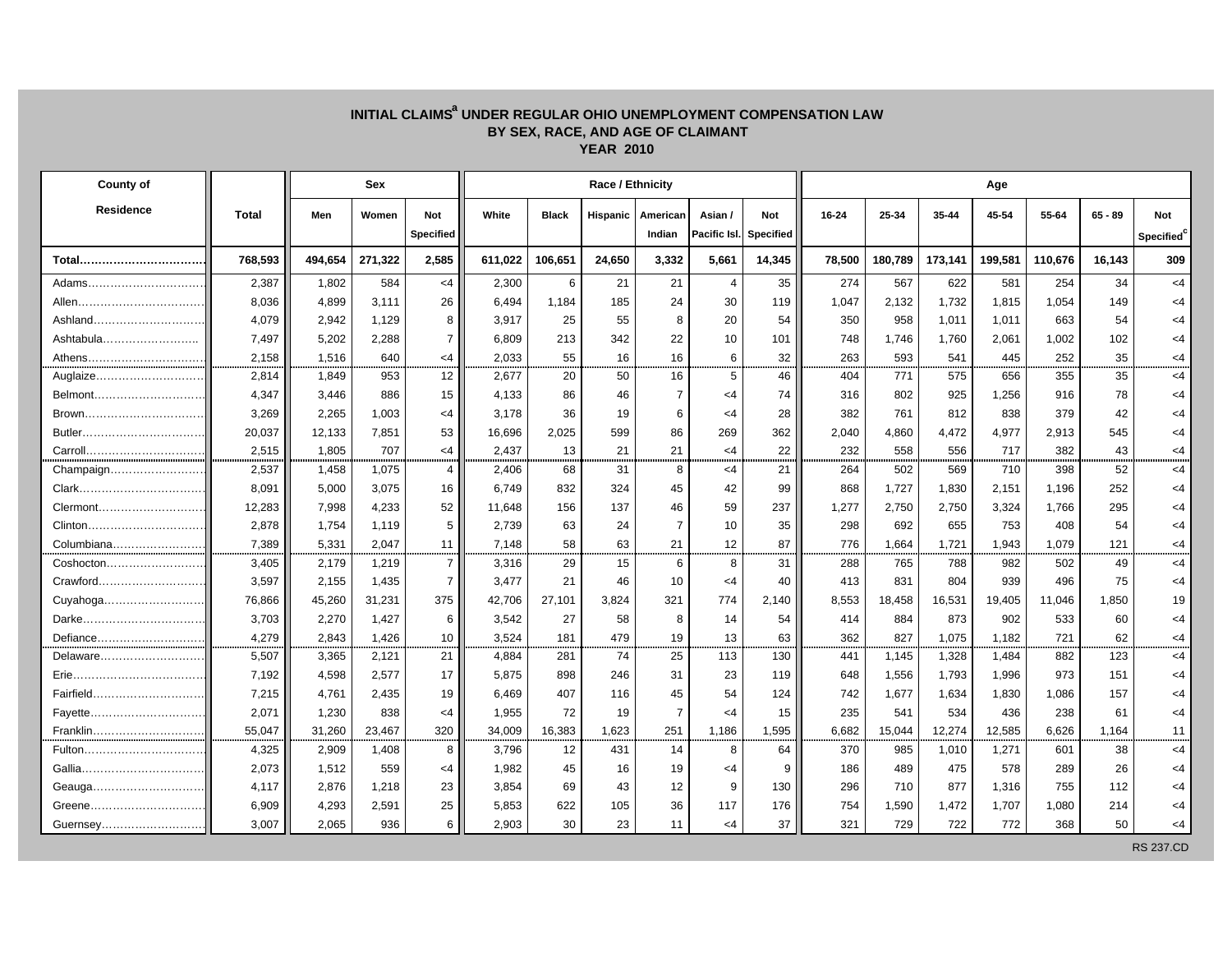## **INITIAL CLAIMSa UNDER REGULAR OHIO UNEMPLOYMENT COMPENSATION LAW BY SEX, RACE, AND AGE OF CLAIMANT YEAR 2010**

| <b>County of</b> |              | Sex    |        |                  | Race / Ethnicity |              |                |                |                |                  |           | Age    |       |        |       |           |                        |  |  |
|------------------|--------------|--------|--------|------------------|------------------|--------------|----------------|----------------|----------------|------------------|-----------|--------|-------|--------|-------|-----------|------------------------|--|--|
| <b>Residence</b> | <b>Total</b> | Men    | Women  | <b>Not</b>       | White            | <b>Black</b> | Hispanic       | American       | Asian /        | <b>Not</b>       | $16 - 24$ | 25-34  | 35-44 | 45-54  | 55-64 | $65 - 89$ | <b>Not</b>             |  |  |
|                  |              |        |        | <b>Specified</b> |                  |              |                | Indian         | Pacific Isl.   | <b>Specified</b> |           |        |       |        |       |           | Specified <sup>c</sup> |  |  |
| Hamilton         | 41,833       | 23,647 | 17,989 | 197              | 23,525           | 16,082       | 725            | 166            | 331            | 1,004            | 4,886     | 10,618 | 8,776 | 10,310 | 5,652 | 1,140     | $\overline{7}$         |  |  |
| Hancock          | 4,205        | 2,499  | 1,689  | 17               | 3,705            | 85           | 242            | 28             | 67             | 78               | 465       | 1,055  | 995   | 997    | 567   | 74        | $<$ 4                  |  |  |
|                  | 1,878        | 1,149  | 723    | 6                | 1,821            | 15           | 20             | <4             | $<$ 4          | 19               | 233       | 448    | 429   | 444    | 264   | 26        | $<$ 4                  |  |  |
| Harrison         | 1,246        | 865    | 379    | $<$ 4            | 1,198            | 27           | 14             | $<$ 4          | $<$ 4          | 5                | 121       | 251    | 285   | 309    | 224   | 31        | $<$ 4                  |  |  |
| Henry            | 3,087        | 2,068  | 1,013  | 6                | 2.690            | 23           | 306            | 11             | 5              | 52               | 325       | 728    | 764   | 766    | 434   | 37        | $<$ 4                  |  |  |
| Highland         | 3,028        | 1,924  | 1,095  | 9                | 2,878            | 72           | 39             | 13             | $\overline{4}$ | 22               | 340       | 751    | 732   | 737    | 381   | 61        | $<$ 4                  |  |  |
| Locking.         | 2,114        | 1,586  | 521    | $\overline{7}$   | 2,050            | 18           | 6              | 26             | $<$ 4          | 14               | 194       | 513    | 546   | 560    | 235   | 35        | <4                     |  |  |
| Holmes           | 1,295        | 895    | 398    | $<$ 4            | 1,246            | $<$ 4        | 14             | 6              | $<$ 4          | 26               | 158       | 284    | 321   | 331    | 167   | 17        | <4                     |  |  |
| Huron            | 7,097        | 4,813  | 2,269  | 15               | 6,547            | 86           | 357            | 21             | 18             | 68               | 811       | 1,635  | 1,711 | 1,742  | 1,019 | 94        | <4                     |  |  |
| Jackson          | 4.882        | 2.618  | 2.252  | 12               | 4,739            | 50           | 45             | 14             | 10             | 24               | 465       | 1,032  | 1,122 | 1,329  | 747   | 60        | $<$ 4                  |  |  |
| Jefferson        | 5,490        | 4,257  | 1,220  | 13               | 5,038            | 278          | 47             | 22             | 13             | 92               | 453       | 1,152  | 992   | 1,580  | 1.141 | 90        | $<$ 4                  |  |  |
|                  | 3,480        | 2,214  | 1,259  | $\overline{7}$   | 3,343            | 34           | 40             | 17             | $<$ 4          | 43               | 337       | 754    | 783   | 928    | 570   | 72        | <4                     |  |  |
|                  | 14,162       | 9,462  | 4,648  | 52               | 12,530           | 627          | 619            | 36             | 78             | 272              | 1,290     | 3,007  | 2,839 | 4,022  | 2,315 | 513       | <4                     |  |  |
| Lawrence         | 2,070        | 1,510  | 559    | $<$ 4            | 1,979            | 37           | 20             | 17             | 6              | 11               | 295       | 566    | 491   | 448    | 215   | 25        | <4                     |  |  |
| Licking          | 9,571        | 6,129  | 3,414  | 28               | 8,907            | 301          | 127            | 51             | 44             | 141              | 884       | 2,075  | 2,110 | 2,670  | 1,467 | 236       | $<$ 4                  |  |  |
| Logan            | 2,773        | 1,586  | 1,184  | $<$ 4            | 2,604            | 65           | 37             | 11             | 24             | 32               | 315       | 701    | 619   | 711    | 335   | 76        | $<$ 4                  |  |  |
|                  | 26,705       | 18,083 | 8,512  | 110              | 20,943           | 2,495        | 2,534          | 145            | 88             | 500              | 2,597     | 5,510  | 6,227 | 7,168  | 4,433 | 492       | <4                     |  |  |
|                  | 34,307       | 21,861 | 12,335 | 111              | 23,095           | 7,775        | 2,417          | 142            | 192            | 686              | 3,483     | 8,356  | 7,831 | 9,145  | 4,522 | 552       |                        |  |  |
|                  | 1,794        | 1,149  | 640    | 5                | 1,711            | 43           | 14             | <4             | 6              | 17               | 236       | 402    | 406   | 431    | 256   | 41        | <4                     |  |  |
| Mahoning         | 17,015       | 11,242 | 5.714  | 59               | 13,069           | 2,860        | 709            | 50             | 37             | 290              | 1,612     | 3,738  | 3,687 | 4,554  | 2,765 | 461       | $<$ 4                  |  |  |
| Marion           | 3,529        | 2,062  | 1,456  | 11               | 3,278            | 138          | 45             | 18             | 5              | 45               | 559       | 889    | 786   | 758    | 442   | 60        | $<$ 4                  |  |  |
| Medina           | 11,009       | 7,759  | 3,188  | 62               | 10,364           | 120          | 155            | 68             | 55             | 247              | 873       | 2,368  | 2,488 | 3,288  | 1,635 | 225       | <4                     |  |  |
|                  | 1,832        | 1,438  | 393    | $<$ 4            | 1,770            | 11           | 24             | 15             | $<$ 4          | 12               | 178       | 531    | 431   | 478    | 165   | 9         | <4                     |  |  |
| Mercer           | 1,807        | 1,220  | 584    | $<$ 4            | 1,698            | 16           | 48             | 14             | 9              | 22               | 274       | 471    | 363   | 399    | 242   | 40        | $<$ 4                  |  |  |
| Miami            | 7,217        | 4,228  | 2,978  | 11               | 6,739            | 219          | 98             | 26             | 40             | 95               | 789       | 1,583  | 1,608 | 1,842  | 1,121 | 183       | $<$ 4                  |  |  |
|                  | 878          | 695    | 182    | $<$ 4            | 864              | $<$ 4        | $\overline{4}$ | $<$ 4          | <4             | 6                | 76        | 227    | 208   | 222    | 117   | 16        | $<$ 4                  |  |  |
| Montgomery       | 31,728       | 18,696 | 12,924 | 108              | 21,745           | 8,322        | 521            | 126            | 362            | 652              | 3,414     | 7,612  | 7,018 | 8,141  | 4,443 | 703       | $\overline{7}$         |  |  |
| Morgan           | 1,269        | 1,016  | 252    | $<$ 4            | 1,205            | 45           | $\leq$ 4       | $\overline{7}$ | $<$ 4          | 9                | 135       | 357    | 289   | 309    | 154   | 11        | <4                     |  |  |
| Morrow           | 2,340        | 1,648  | 687    | 5                | 2,256            | 4            | 26             | 8              | $\overline{7}$ | 39               | 245       | 554    | 581   | 598    | 289   | 44        | <4                     |  |  |
| Muskingum        | 7,208        | 4,870  | 2,326  | 12               | 6,703            | 322          | 73             | 9              | 12             | 89               | 657       | 1,557  | 1,866 | 2,009  | 991   | 107       | <4                     |  |  |
| Noble            | 1.170        | 949    | 220    | $\leq 4$         | 1,138            | <4           | 19             | 5              | <4             | 6                | 168       | 353    | 250   | 253    | 124   | 12        | <4                     |  |  |
|                  |              |        |        |                  |                  |              |                |                |                |                  |           |        |       |        |       |           |                        |  |  |

**2.**

RS 237.CD